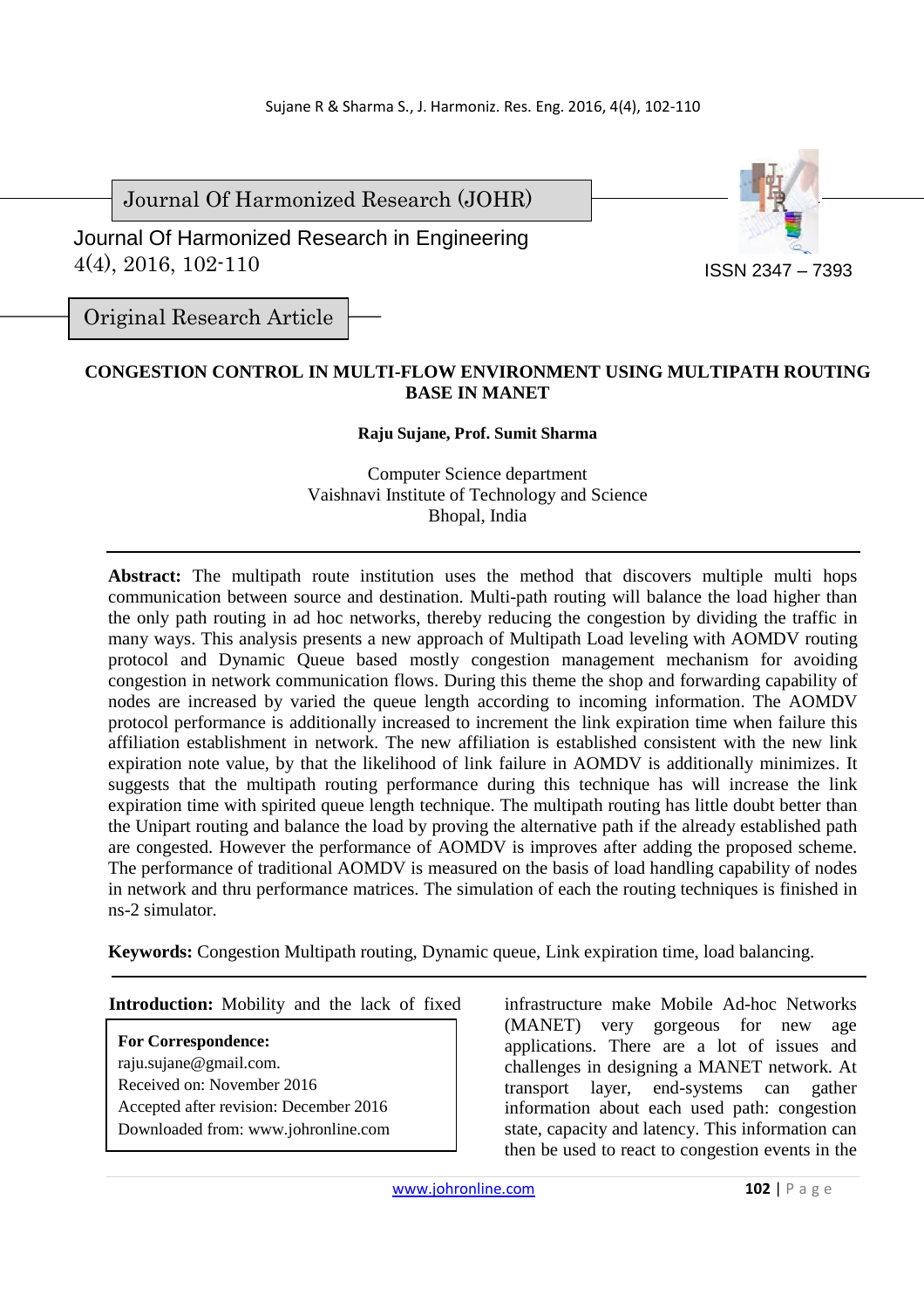network by moving the traffic away from congested paths [1].

Mobile Ad-hoc Networks (MANETs) are very gorgeous for latest applications. There are a lot of issues and challenges in designing a MANET network. Because active topology structure and node change every second on its position, one of the measure challenges is congestion, in MANET if sender node want to send data into the some specific receiver so very first broadcast routing packet onto the network and get destination through the shortest path, if we apply AODV [2] or minimum intermediate hop, if we use DSR [3] after getting path sender sends actual data through uni-path link but at the same time more than one sender share common link so congestion occur onto the network that is measure issue for MANET. So various researcher works in that filed for minimization of congestion from network. In this synopsis we focus congestion minimization using multipath routing in ad-hoc network and transport layer base congestion control or rate analysis base congestion control in MANET.

In multipath technique sender sends data through more than one path to receiver node that increases the performance of the network are control the single share path congestion after that we also analyze data rate of sender if sender rate greater than the receiver node so we minimize the sending rate on the bases of transport layer technique..

**Multipath Routing:** The process of discovering multiple routes among the distinct source and single destination at the time of single route discovery corresponds to multi-path routing [1]. In MANET, the prevailing issues such as scalability, security, network lifetime, etc. can be handled by the multi-path routing protocols [4, 5]. This protocol enhances the end-to-end throughput and offers load balancing in MANET. Multipath routing has some disadvantages:-

**Route Request Storm***:* A huge quantity of route request messages are created by the multipath reactive routing protocols. When the intermediate nodes requires to process the duplicate request messages, there is a chance of unnecessary overhead packets be set up in the networks.

**Inefficient Route Discovery:** Certain multipath routing protocols avoid intermediate node from forwarding a reply from its route cache in order to determine node-disjoint or link disjoint paths. Hence the source has to wait till it gets a reply from destination. Thus the process of route discovery performed by the multipath routing protocol needs more time when compared with unipath protocols.

**Related Work:** Here we are presenting related work about existing work done in the field of MANET routing protocol, congestion control.

Makoto Ikeda, Elis Kulla *et al.* [1] "Congestion Control for Multi-flow Traffic in Wireless Mobile Ad-hoc Networks" In this title, researcher deal with congestion control for multi-flow traffic in wireless mobile ad-hoc networks (MANET) using OLSR routing. This approach done through OLSR routing they also apply multi flow in AODV routing approach.

Kezhong Liu, Layuan Li *et al.* [4] in his work titled "Research of QoS-Aware Routing Protocol with Load Balancing for Mobile Ad Hoc Networks" this title combines the multiconstraint QoS mechanism with the load balancing scheme to search the satisfying path between the source node and destination node. The researcher main objective is to develop a load balancing strategy that could monitor any changes to the load status of the neighborhoods and be able to choose the least loaded routes with the knowledge of the surrounding load status. The AQRL protocol makes an extension on the AODV and utilizes the node's resolvable bandwidth and load information to distribute the network loads, which can prevent network from getting into the state of congestion, and avoid the power of congested node to be exhausted.

Yi, J., Adnane, A., David, S. and Parrein, B. [5] in his work titled "Multipath optimized link state routing for mobile ad hoc networks" The algorithm gains great flexibility and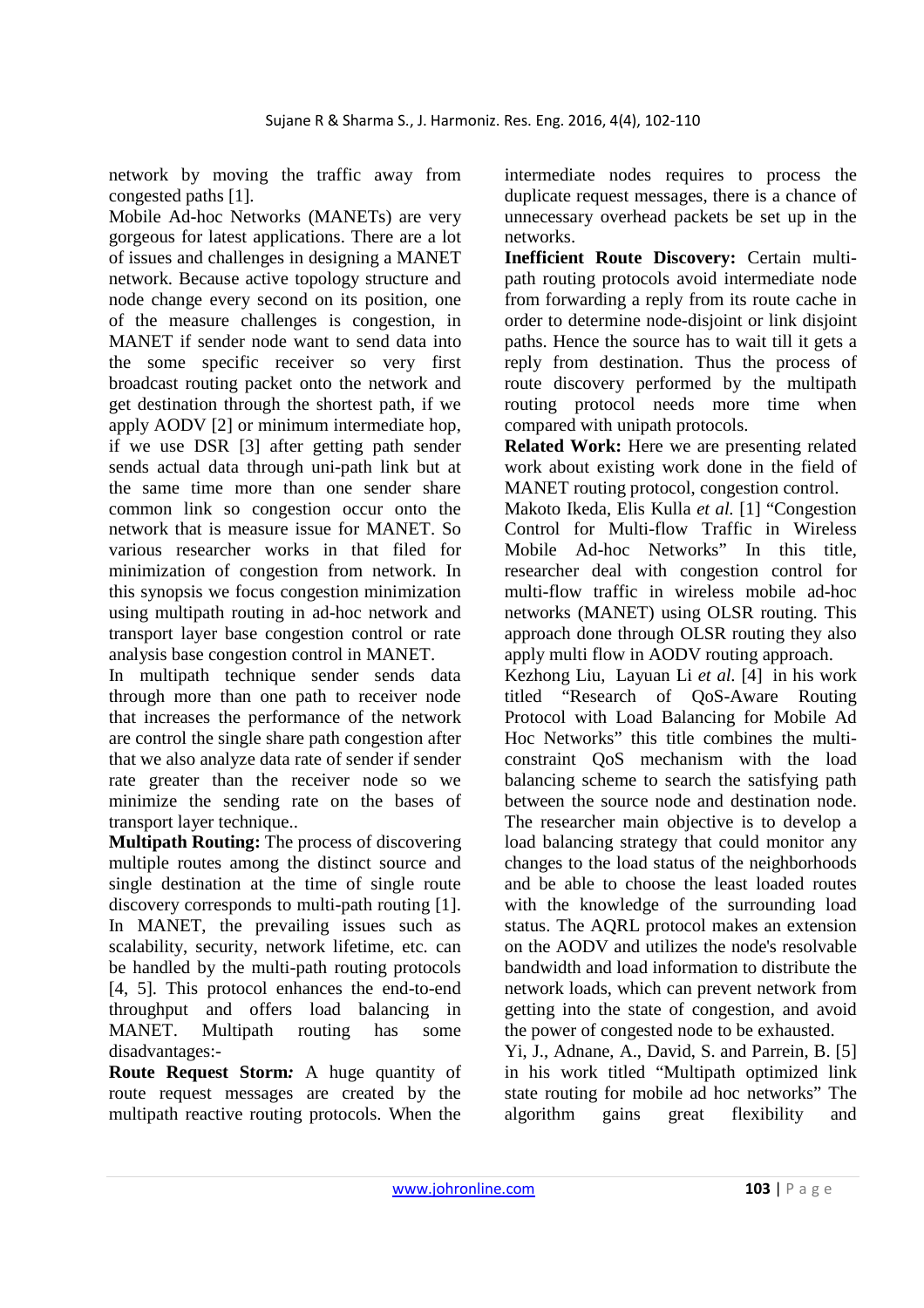extensibility by employing different link metrics and cost functions. In addition, route recovery and loop detection are implemented in MP-OLSR in order to improve quality of service regarding OLSR. Multipath routing protocols for Mobile Ad hoc Network (MANET) address the problem of scalability, security (confidentiality and integrity), lifetime of networks, instability of wireless transmissions, and their adaptation to applications.

G.Vijaya Lakshmi Dr. C.Shoba Bindhu.[6] in his work titled " Congestion Control Avoidance in Ad hoc network using queuing model", they proposed the queuing mechanism hence improves the network metrics such as overall network throughput, reduces the route delay, overhead and traffic blockage probability. The approach is generated over a routing scheme in ad-hoc network.

S.Santhosh baboo and B.Narasimhan, [7] in his work titled "A Hop-by-Hop Congestion-Aware Routing Protocol for Heterogeneous Mobile Ad-hoc Networks", In this title, they propose to develop a hop-by-hop congestion aware routing protocol which employs a combined weight value as a routing metric, based on the data rate, queuing delay, link quality and MAC overhead. Among the discovered routes, the route with minimum cost index is selected, which is based on the node weight of all the in-network nodes.

Tuan Anh Le [8] in his work titled "ecMTCP: An Energy-Aware Congestion Control Algorithm for Multipath TCP" they develop an energy-aware congestion control algorithm for multipath TCP, called ecMTCP. ecMTCP moves traffic from the most congested paths to the more lightly loaded paths, as well as from higher energy cost paths to the lower ones, thus achieving load-balancing and energy-savings.

Jingyuan Wang, Jiangtao Wen *et al.* [9] in his work titled "An Improved TCP Congestion Control Algorithm and its Performance "In this title, they propose a novel congestion control algorithm, named TCP-FIT, which could perform gracefully in both wireless and high

BDP networks. The algorithm was inspired by parallel TCP, but with the important distinctions that only one TCP connection with one congestion window is established for each TCP session, and that no modifications to other layers (e.g. the application layer) of the end-toend system need to be made. This work done only transport layer congestion control via TCP improvement method but congestion also occurs in routing time so that work enhance through routing base congestion control technique.

Kai Chen et al [10] proposed "an explicit ratebased flow control scheme (called EXACT) for the MANET network". In EXACT, flow's allowed rate is explicitly conveyed from intermediate routers to the end-hosts in each data packet's special control header. As a result, EXACT reacts quickly and precisely to rerouting and bandwidth variation, which makes it especially suitable for a dynamic MANET network.

Kazi Chandrima Rahman et al [11] proposed "explicit rate based congestion control (XRCC) for multimedia streaming over mobile ad hoc networks". XRCC addresses the problems that TCP faces when deployed over ad-hoc networks, and thus shows considerable performance improvement over TCP. Although XRCC minimizes packet drops caused by network congestion as compared to TCP congestion control mechanism, it still suffers from packet drops.

Hongqiang Zhai et al [12] proposed "a novel rate based end-to-end Congestion Control scheme (RBCC)". Based on the novel use of channel busyness ratio, which is an accurate sign of the network utilization and congestion status, a new rate control scheme has been proposed to efficiently and reliably support the transport service in MANET. In RBCC, a sub layer consisting of a leaky bucket is added under TCP to control the sending rate based on the network layer feedback at the bottleneck node.

Emmanuel Lochin et al [13] proposed "a complete reliable rate-based protocol based on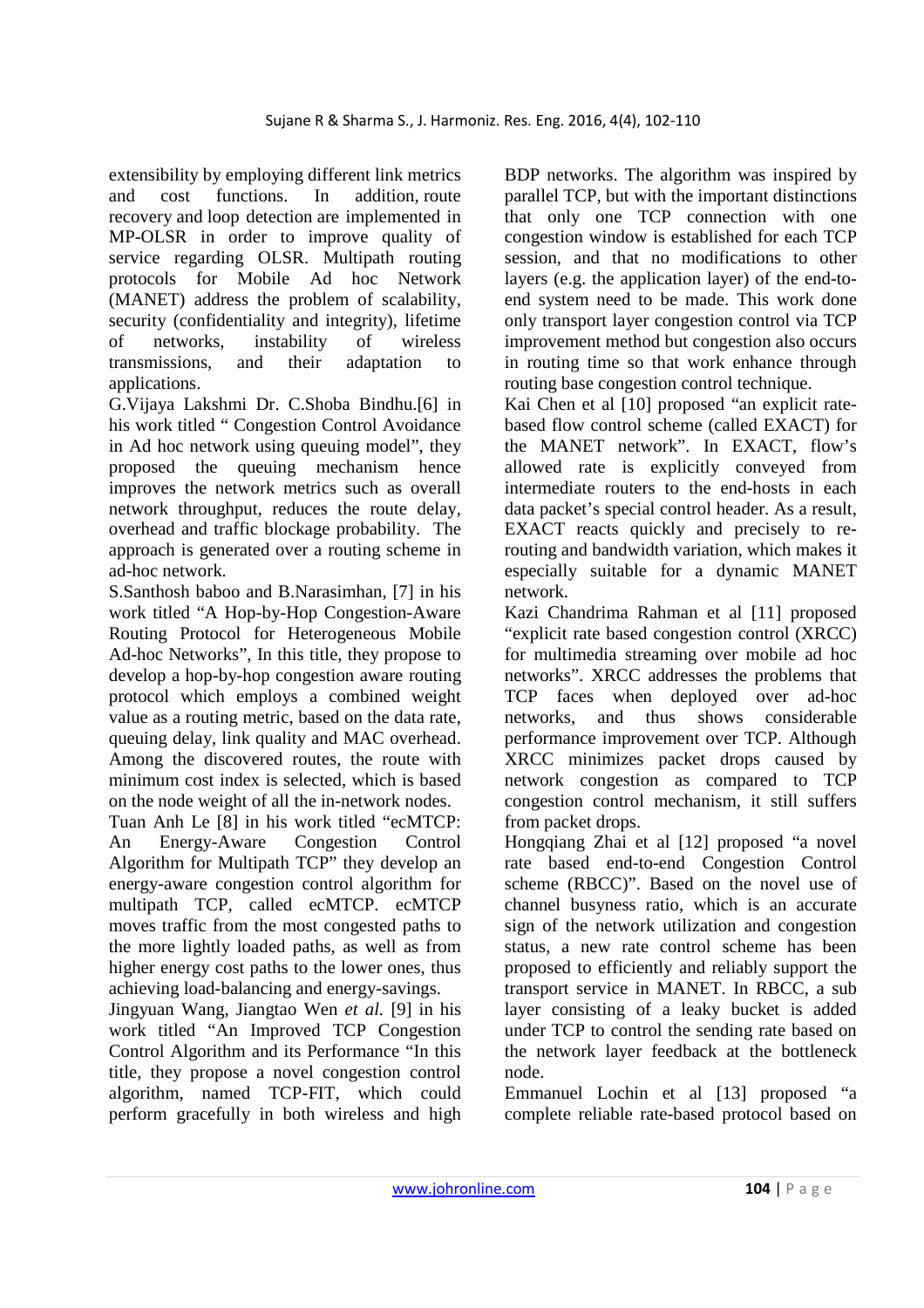TCP-Friendly Rate Control (TFRC) and selective acknowledgement (SACK) mechanisms". This design also introduces a flow control variable, which regulates the sender to avoid packet loss at the receiver due to a slow receiver. In this mechanism, there is no packet loss due to flow control, at the receiver, and applies a smoothness criterion to demonstrate that the introduction of the flow control inside TFRC does not alter the smoothness property of this mechanism.

Yuedong Xu et al [14] proposed "A fully distributed congestion control algorithm to balance throughput and fairness for TCP flows in multi-hop ad hoc networks". The interactions between the hidden nodes and network congestion are mainly focused. A distributed algorithm to improve the end-to-end throughput, and at the same time, provide perflow fairness by exploiting cross-layer information is proposed. In the link layer, each node uses a proportional controller to determine the ECN marking probability for the purpose of notifying incipient congestion. Then the rate based TCP sender adjusts its sending rate according to the feedbacks from the link layer.

Yuanyuan ZOU, Yang TAO at el [15] proposed a "A Method of Selecting Path Based on Neighbor Stability in Ad Hoc Network" in this title they studies about routing algorithm based on the stability in mobile Ad-Hoc network and presents a routing mechanism based on neighbor stability.

**Problem formulation***:* Mobile ad-hoc network are work under dynamic topology base and same time multiple sender share a common path that is not avoidable of congestion from network so that work to motivate in the new innovative idea of congestion control method and we solve the problem of congestion, here we use multipath routing an bandwidth estimation (rate base) scheme and control the congestion through the network**.** 

**Proposed congestion control Scheme***:* The proposed algorithm is clearly explained the working of proposed load balancing scheme. In this dissertation the first sender has established the route to receiver on the basis of normal AOMDV protocol. It means more than one path is established in between sender and receiver and at time the data is delivers through one of the shortest selected path. Now the link expiration time (TTL) value and buffering capacity of nodes is fixed at that time. Now with in a particular time the sender has not deliver the data then the AOMDV is provides the alternative path that is equal or less than reliable than existing path. Then in that case the increment in TTL value is removes the possibility of link failure due to time limit. But if the possibility of load at any link or node is increases then in that the link expiration time always exceeds then to control the link expiration time limit the concept of queue length variation is added to control the possibility of congestion and link expiration time limit. The variable queue length scheme is raised the storing and forwarding capacity of or processing speed of nodes in network. The combination of these two different methods are improves the AOMDV routing performance and proper load balancing in network.

- *(1) Set M = Mobile Node's*
- *(2) Set S = sender*
- *(3) R = Receiver Node*
- *(4) Routing Protocol = AOMDV*
- *(5) Broadcast Route Request (RREQ)*
- *(6) Set TTL\_START 5 //time to live 5 ms*
- *(7) TTL\_THRESHOLD ; //Threshold Dynamic Setting*
- *(8) Define TTL\_INCREMENT =2 // increment by 2 ms { If (Route in between S to R found) { Check number of route;*

 *If (route => 1) //means* 

*alternative route exist in network* 

 *{* 

If 
$$
(next-hop != R & & Route Disjoint)
$$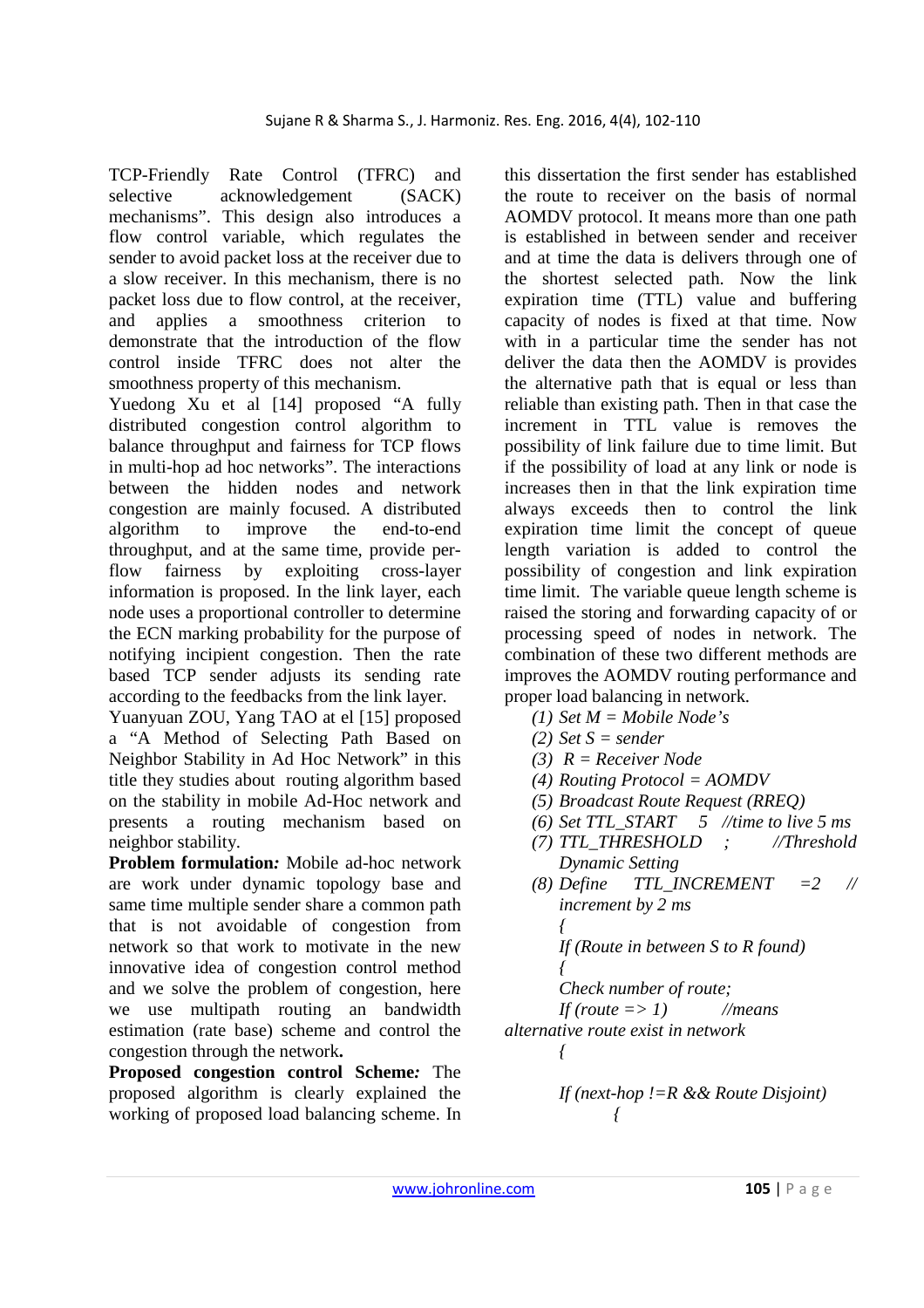*Continue tile all radio range nodes route packet receives* 

 *} } Else { Receiver found; Data\_send(); }* 

$$
\overline{}
$$

 *Else { Route error (RERR)* 

 *}* 

 *Data send (S, R, data) // sending case drop minimization* 

 *{ Sender send's data through computed path;* 

 *Check (Q size of Intermediate (I) node's) //dynamic variation Q scheme at intermediate node* 

 *If (Q Size Limit == Full)*   ${Q=Q+1}$ ;  *Store incoming data; }} Receiver receives data from I node;*   $If (TTL == 5)$  *{* 

 *Increment = THRESHOLD for next path establishment;* 

 *} Else { Send ACK to sender S; }} .* 

**Simulation Environment:** Data collection and implementation we will use Network Simulator-2 (NS-2) [16]. The description about simulation environment is as follows:

Network simulator 2 (NS2) is the result of an on-going effort of research and development that is administrated by researchers at Berkeley. It is a discrete event simulator targeted at networking research. It provides substantial support for simulation of TCP, routing, and multipath protocol.

The simulator is written in  $C_{++}$  and a script language called OTcl2. Ns use an Octal interpreter towards the user. This means that the user writes an OTcl script that defines the network (number of nodes, links), the traffic in the network (sources, destinations, type of traffic) and which protocols it will use. This script is then used by ns during the simulations. The result of the simulations is an output trace file that can be used to do data processing (calculate delay, throughput etc.)

**The Simulation Parameter***:* We are taking the following parameters for case study shown in table 1.

**Table 1 Simulation parameter of case study** 

| Dimension of simulated area     | 800×600      |
|---------------------------------|--------------|
| <b>Routing Protocol</b>         | <b>AOMDV</b> |
| Simulation time (seconds)       | 50           |
| <b>Transmission Range</b>       | 250m         |
| <b>Transport Layer Protocol</b> | TCP, UDP     |
| Traffic type                    | FTP, CBR     |
| Packet size (bytes)             | 512          |
| Number of traffic connections   | 12           |
| Maximum Speed (m/s)             | 30           |

**Performance Matrices***:* There are following different performance metrics have showed the results on the basis of following:

- **Routing overhead:** This metric describes how many routing packets for route discovery and route maintenance need to be sent so as to propagate the data packets.
- **Throughput:** This metric represents the total number of bits forwarded to higher layers per second. It is measured in bps. It can also be defined as the total amount of data a receiver actually receives from sender divided by the time taken by the receiver to obtain the last packet.
- **Packet Delivery Ratio:** The ratio between the amount of actually received data packets and incoming data packets. Expected Results

of normal AOMDV routing and in case of

In this section the results are comparing in case

www.johronline.com **106** | P a g e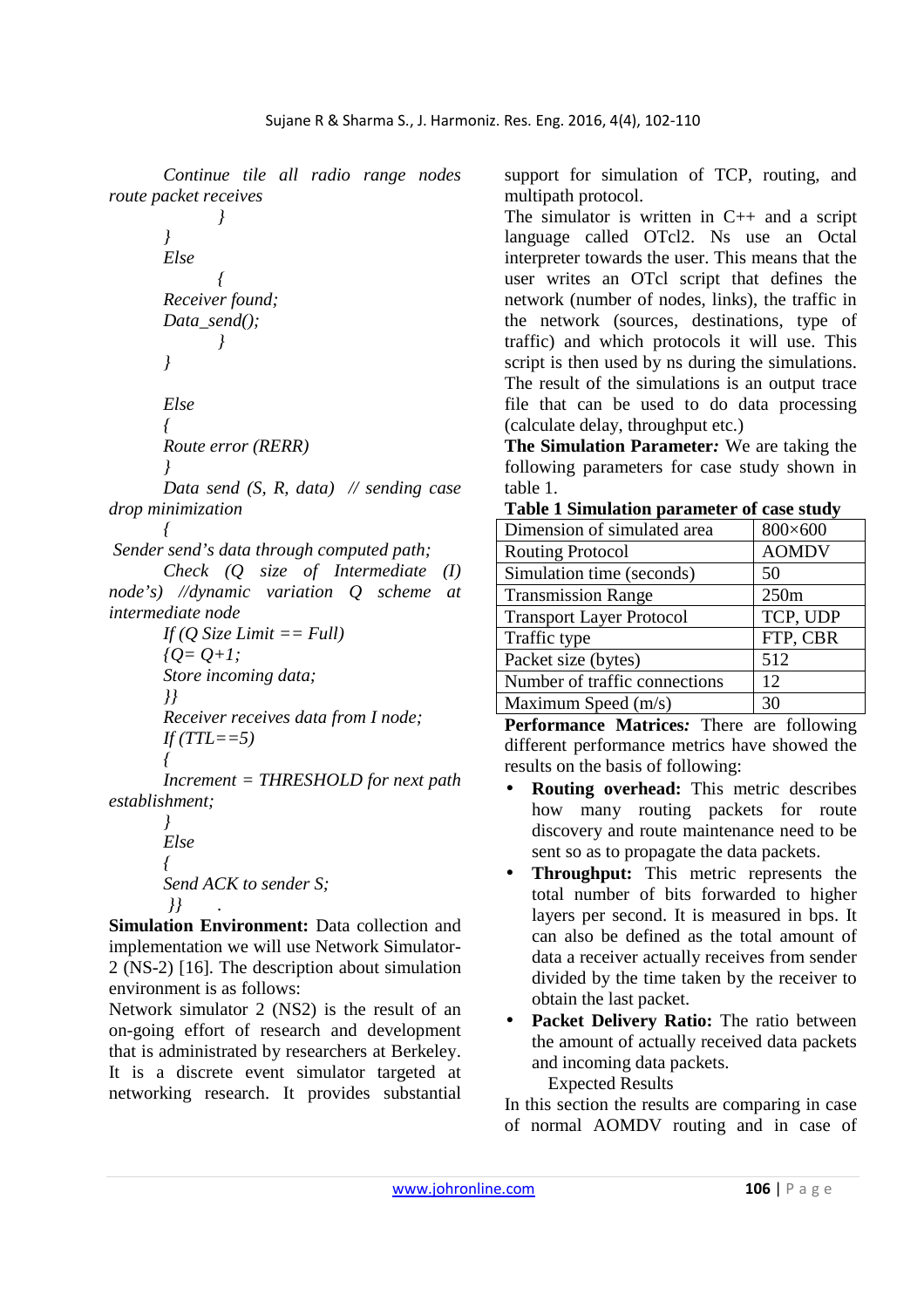proposed AOMDV routing. The proposed queue based scheme is showing the better performance and improves the routing capability of AOMDV protocol.

**Packet Delivery Ratio Analysis***:* The percentages of packets are successfully received at destination are measured through packet delivery ratio. This graph is represents the performance of normal AOMDV routing and proposed link expiration time increment with dynamic queue length method. The normal AOMDV are no doubt provides the better results as compare to unipath routing and capable of handling heavy load through multipath technique. In this graph the performance of AOMDV protocol and proposed load balancing scheme are almost equal at simulation time about 0 to 10 seconds but after that the PDF in case of proposed scheme is about 97 % up to end of simulation but the normal AOMDV are only provides the 83 % PDF at the end of simulation. At time about 40 to 60 seconds the PDF is about 72 and after that improves and reaches to 83%. The reason of low PDF values is to switch next alternative path if the possibility of congestion is occur in



## **Figure 1 PDR Analysis**

**Throughput Analysis***:* The number of packets is received at destination in per unit of time are measured the through throughput parameter. The throughput is higher in network, if the transmission and receiving are running continually without any hindrance like congestion. This graph represents the throughput performance in case of normal AOMDV routing and load balancing with dynamic queue length scheme with dynamic link expiration time value for AOMDV routing. In case of proposed scheme the through put is about 875 packets / seconds but in case of normal AOMDV routing the throughput is only about 650 packets/ seconds. The performance of normal AOMDV is enhanced on the basis of link expiration time (TTL) and nodes packets storing capability. The proposed scheme is also removes the possibility of congestion and not only provides the alternative but also also improves the routing procedure.



## **Figure 2 Throughput analysis**

**Hello Message Broadcast***:* The number of routing packets flooded in network for connection establishment and confirmation through sender and receiver in network are measured through routing load performance parameter. The less number of routing packets delivery in network are showing the better performance. In normal AOMDV routing and proposed load balancing scheme the routing load in network are nearly equal at time of about 30 seconds but after that the routing load in network of AOMDV are enhance and about 5300 packets are forwarded in to finding destination but in case of proposed scheme this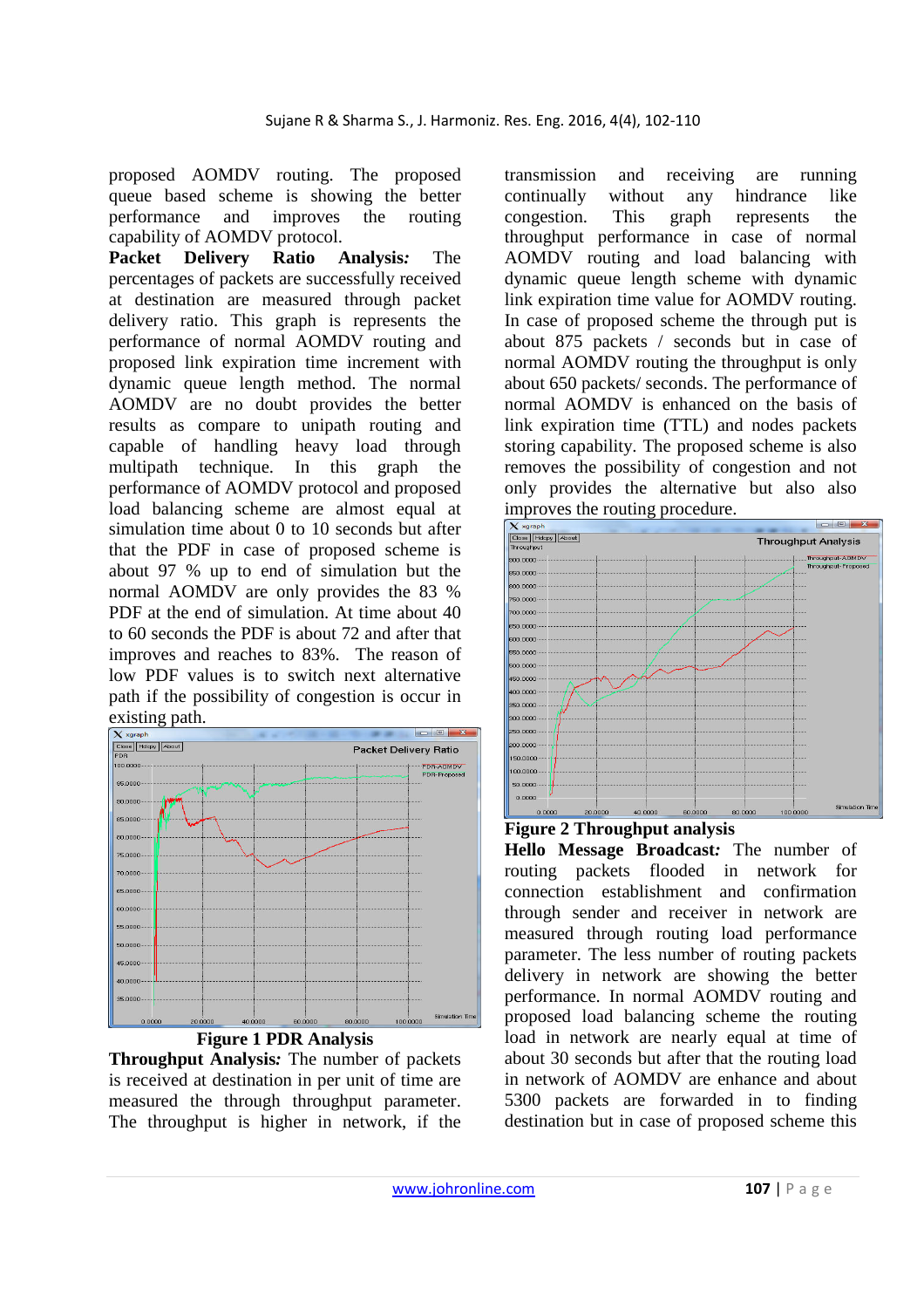is about 4800 packets in network. The larger numbers of routing packets are consumes the network bandwidth and time duration of data transmission is also affected. Now the proposed scheme are reduces the routing load through reduces the possibility of congestion through dynamic queue length and link expiration time value. If the link expiration time is enhanced during transmission then the obstacle of long route data transmission are also reduced in proposed scheme and improving routing performance.





**UDP Received Analysis***:* User Datagram Protocol (UDP) is the Transport layer protocol that works on connection less mechanism. This graph is shows the UDP packets received analysis of normal AOMDV protocol and proposed load balancing scheme with dynamic queue based with dynamic link expiration time value AOMDV routing. Here in case of normal AOMDV routing about 1750 packets are deliver in network but in case of proposed technique about 2400 packets are deliver in network. This performance shows the enhancement on link expiration time storing capability of nodes are improves the packets receiving.





**UDP Lost Analysis***:* The main reason of packet loss in the UDP protocol is it's not reliable for data transmission due to continuous deliver of data packets without any confirmation with sender of successful data delivery. Here the packet loss in case of AOMDV is about 475 but the packet loss in proposed scheme with AOMDV routing is about only 60 packets. The difference of loss of packets is very high it means the proposed scheme are provides the better routing technique that minimizes the packet loss and properly balance the load in network.



**Figure 6 UDP packets received analysis Overall Summery of Routing Schemes***:* The overall performance of normal AOMDV routing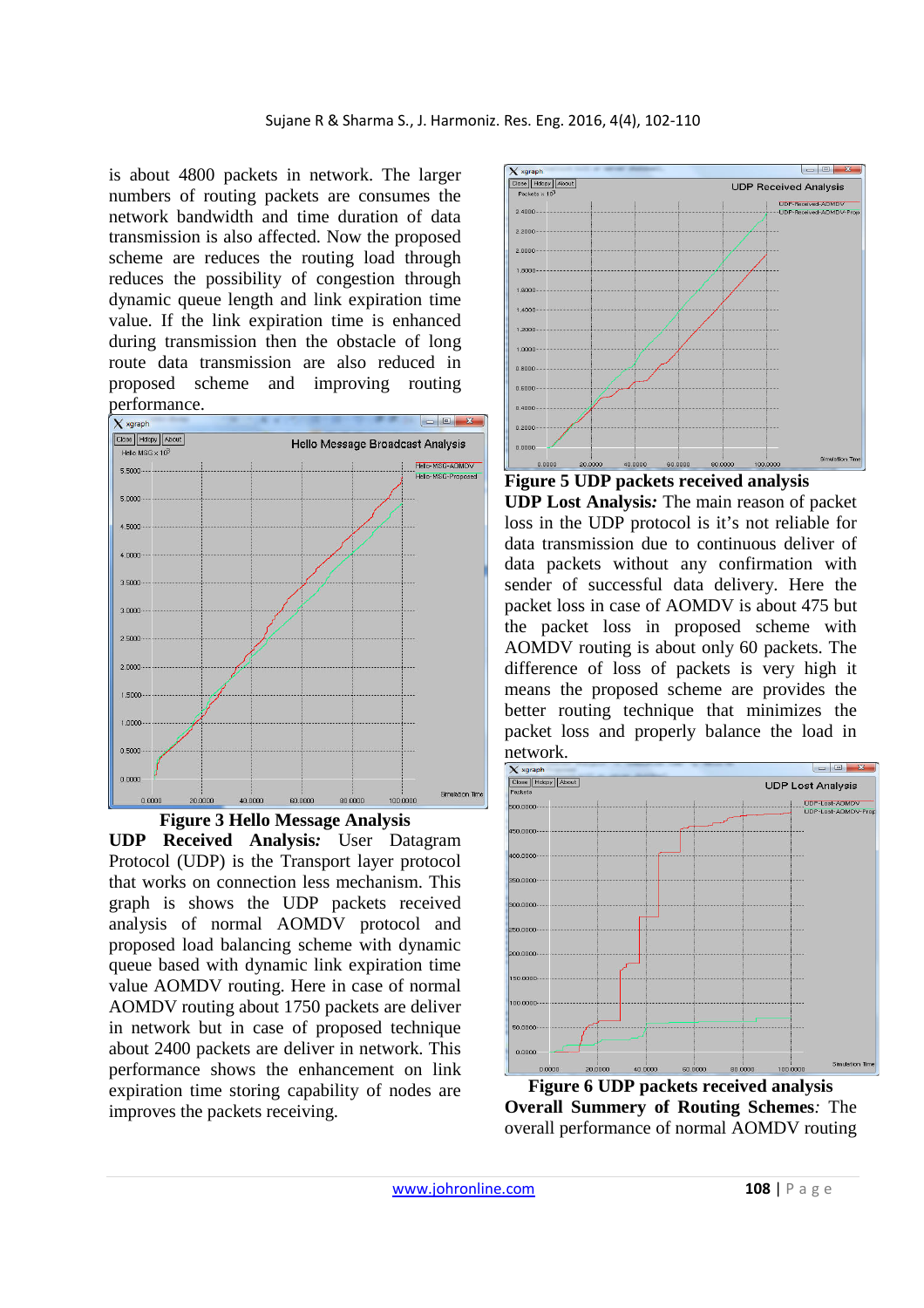and proposed AOMDV load balancing scheme are mentioned in table 6.4. Here the exact numeric figures is showing the better AOMDV routing performance in case of proposed scheme.

| <b>Parameter</b>                   | <b>AOMD</b><br>V-Old | $\frac{0}{0}$ | <b>AOMD</b><br>$V$ - $Up$ | $\frac{0}{0}$ |
|------------------------------------|----------------------|---------------|---------------------------|---------------|
| Data Send                          | 5182                 |               | 6311                      |               |
| Data<br>Receive                    | 4293                 |               | 6130                      |               |
| Routing<br>Pkts                    | 5385                 |               | 4925                      |               |
| <b>PDF</b>                         | 82.84                |               | 97.13                     |               |
| Normal<br>Routing<br>Load          | 1.25                 |               | 0.8                       |               |
| <b>Droprts</b>                     | 111                  |               | 54                        |               |
| No.<br>οf<br>dropped<br>data       | 889                  |               | 181                       |               |
| Queue<br>Full                      | 852                  | 5.10%         | 0                         | 0.00%         |
| Total<br>Drop<br>Via<br>Congestion | 1000                 | 5.98%         | 235                       | 1.34%         |
| Total<br>Drop                      | 1852                 | 11.08%        | 235                       | 1.34%         |
| Actual<br>Performance              | 14860                | 88.92%        | 17366                     | 98.66%        |

**Table 2 Overall Performances** 

**Conclusion***:* The demands for quality based multipath routing have resulted in considerable attention by researchers in the area of load balancing in MANET. There is a tendency in traditional Mobile ad hoc routing protocols to use intermediate nodes for large number of routes. This route selection is based on the routing protocol connection establishment procedure. The new routing approach we proposed with AOMDV routing protocol between a pair of source and destination nodes using intermediate nodes which are rich in resources like bandwidth, processing power etc. This scheme is based on the link expiration time and variable queue length method. This scheme

are improves the routing capability of AOMDV multipath routing protocol by proving the ability to increment the link establishment time after current failure and by storing ability of packets. The proposed scheme ensures that the available bandwidth in the network is utilized efficiently by distributing traffic evenly which ensures better load balancing and congestion control. The simulation results are shows that the proposed scheme the nodes are efficiently handle the more load as compare to normal AOMDV. The proposed AOMDV routing scheme are provides the better results as compare to normal AOMDV routing on the matrices also like Routing load, throughput etc. **References:** 

- [1] Makoto Ikeda, "Congestion Control for Multi-flow Traffic in Wireless Mobile Adhoc Networks" IEEE Sixth International Conference on Complex, Intelligent, and Software Intensive Systems , pp. 290 - 297, 2012.
- [2] S. Das, C. Perkins and E. Royer, "Ad Hoc On Demand Distance Vector (AODV) Routing", IETF RFC3561, July 2003.
- [3] D. Johnson, "The Dynamic Source Routing Protocol for Mobile Ad Hoc Networks (DSR)", IETF Internet Draft, draft-ietfmanet-dsr-09.txt, April 2003.
- [4] Chengyong Liu, Kezhong Liu, Layuan Li, "Research of QoS – aware Routing Protocol with Load Balancing for Mobile Ad-hoc Networks", WiCom' 08,  $4<sup>th</sup>$  International Conference on Wireless communication, 2008.
- [5] Yi, J., Adnane, A., David, S. and Parrein, B.," Multipath optimized link state routing for mobile ad hoc networks", Ad- Hoc Networks 9, pp-28-47, 2011.
- [6] G.Vijaya Lakshmi Dr. C.Shoba Bindhu, "Congestion Control Avoidance in Ad hoc network using queuing model", International Journal of Computer Technology and Applications, pp 750-760, vol 2, Issue 4, 2011.